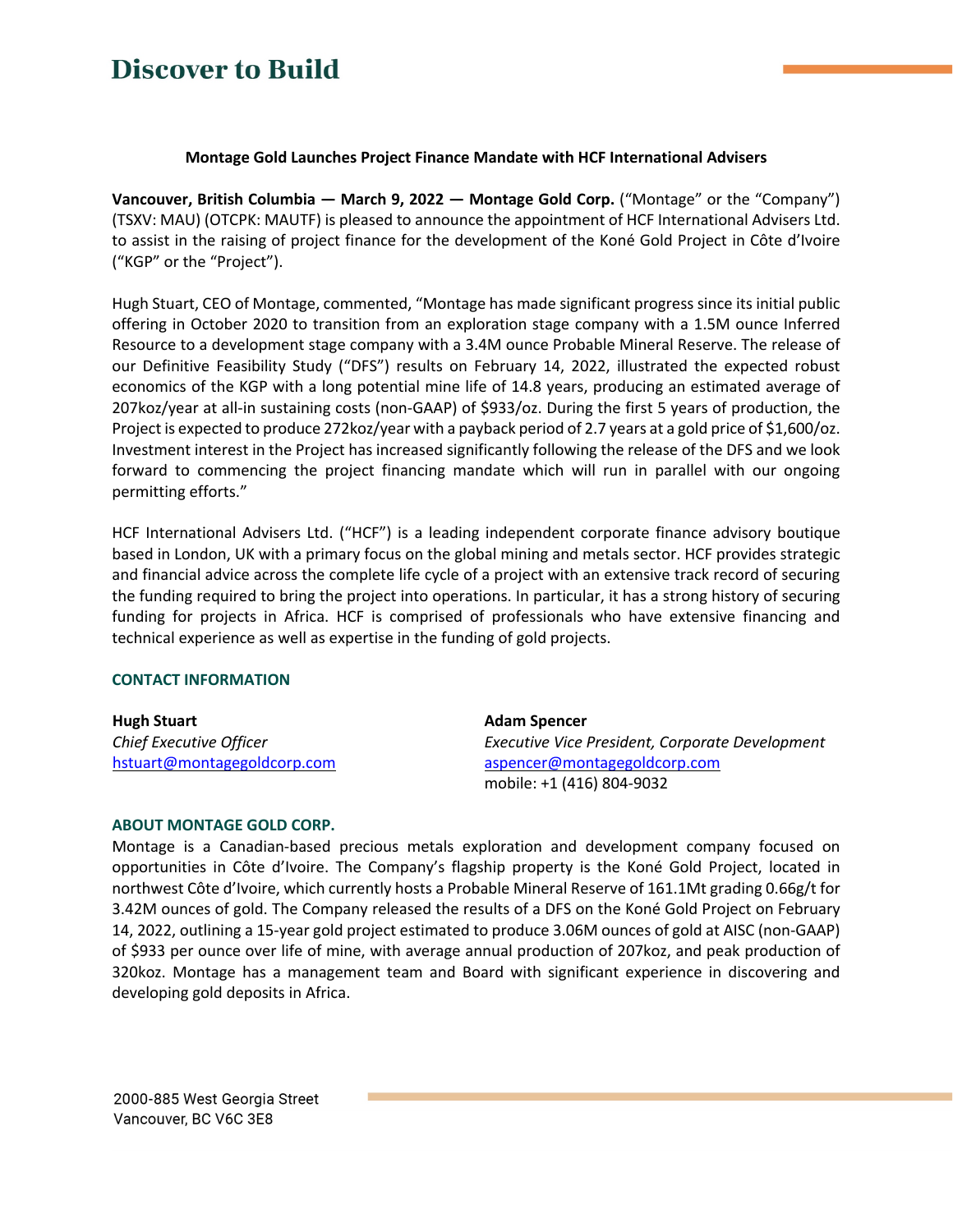## **Discover to Build**

#### **TECHNICAL DISCLOSURE**

The mineral reserve estimate for the Project was carried out by Ms. Joeline McGrath of Carci Mining Consultants Ltd. who is considered to be independent of Montage. Ms. McGrath is a member in good standing of the Australian Institute of Mining and Metallurgy and has sufficient experience which is relevant to the work which she is undertaking to qualify as a Qualified Person under National Instrument 43–101.

Data verification programs have included review of QA/QC data, re-sampling and sample analysis programs, and database verification. Validation checks were performed on data, and comprise checks on surveys, collar co-ordinates and assay data. Sufficient verification checks were undertaken on the database to provide confidence that the database is virtually error free and appropriate to support mineral resource and reserve estimation.

For further details of the assumptions, parameters and methods used to develop the mineral reserve estimate for the Project, and for further details regarding the DFS, please see the Company's press release titled "Montage Announces Koné Gold Project DFS with After-Tax NPV of \$746M and 35% IRR" dated February 14, 2022 and filed on SEDAR at www.sedar.com.

A technical report for the Project is being prepared in accordance with National Instrument 43-101 and will be filed on SEDAR at www.sedar.com and on the Company's website at www.montagegoldcorp.com. Readers are encouraged to read the technical report in its entirety, including all qualifications, assumptions and exclusions that relate to the details summarized in this news release. The technical report is intended to be read as a whole, and sections should not be read or relied upon out of context.

The technical disclosure contained in this press release have been approved by Hugh Stuart, BSc, MSc, a Qualified Person pursuant to NI 43-101. Mr. Stuart is the Chief Executive Officer of the Company, a Chartered Geologist and a Fellow of the Geological Society of London. Mr. Stuart is not independent of Montage as he is an officer, director and shareholder of Montage.

*Neither the TSX Venture Exchange nor its Regulation Services Provider (as that term is defined in the policies of the TSX Venture Exchange) accepts responsibility for the adequacy or accuracy of this release.*

### **FORWARD LOOKING STATEMENTS**

This press release contains certain forward-looking information and forward-looking statements within the meaning of Canadian securities legislation (collectively, "Forward-looking Statements"). All statements, other than statements of historical fact, constitute Forward-looking Statements. Words such as "will", "intends", "proposed" and "expects" or similar expressions are intended to identify Forwardlooking Statements. Forward looking Statements in this press release include statements that imply the Company will obtain sufficient or any project financing to permit the Project to be developed as expected, and also includes those related to the Company's mineral reserve and resource estimates; the timing and amount of future production from the Koné Gold Project; expectations with respect to the IRR, NPV, payback and costs of the Koné Gold Project; anticipated mining and processing methods of the Koné Gold Project; anticipated mine life of the Koné Gold Project; expected recoveries and grades of the Koné Gold Project; timing for the DFS; and timing for permits and concessions. Forward-looking Statements involve

2000-885 West Georgia Street Vancouver, BC V6C 3E8